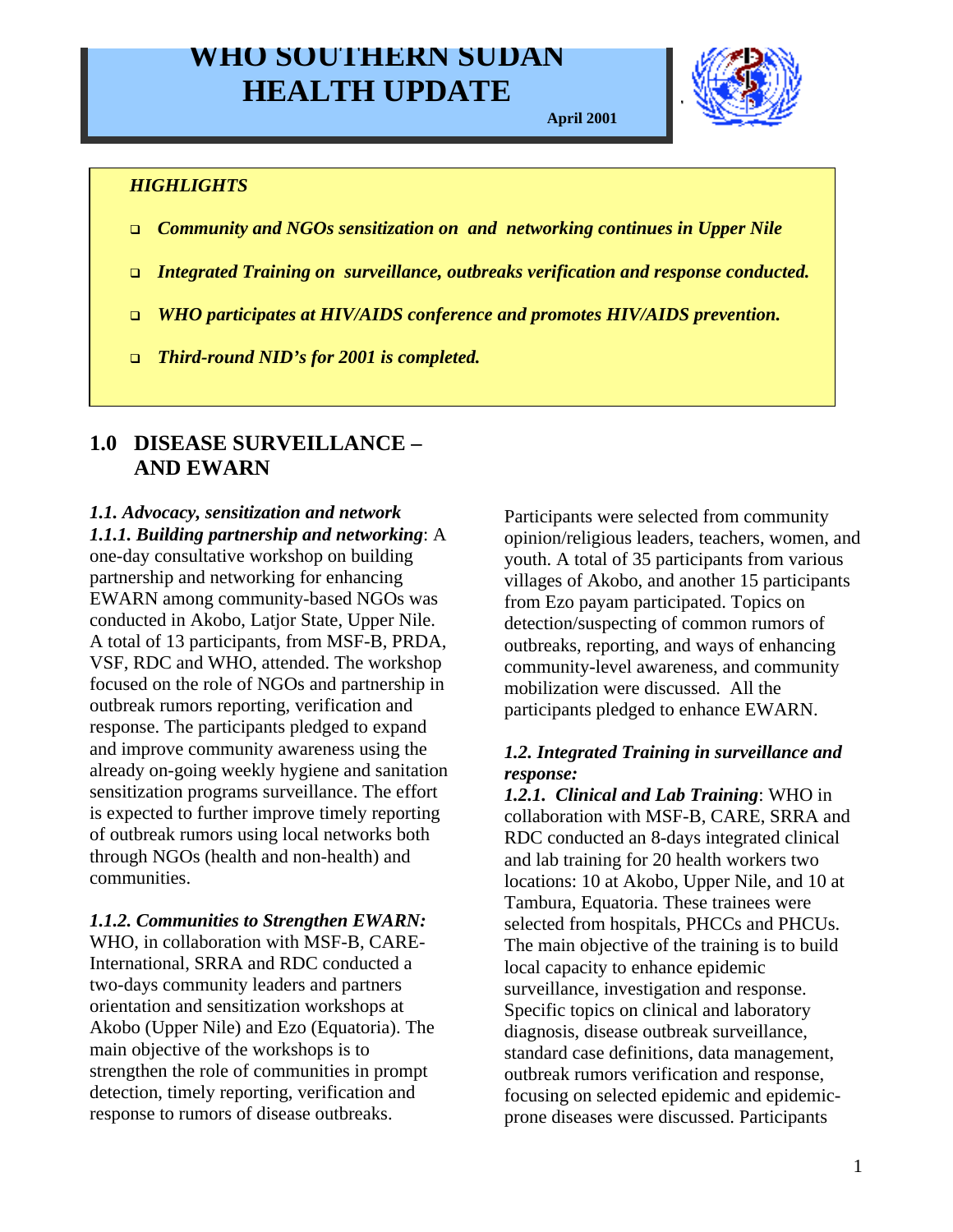highly valued the training for responding to disease outbreaks.

## *1.2.2. Promoting partnership in outbreak investigation:*

OXFAM and WHO jointly conducted a twodays workshop focused on " disease/outbreak surveillance and investigation" at Maridi in Equatoria. A total of 39 health workers from OXFAM, MRDA, AHA, Samaritan Purse, SRRA, and WHO participated. Specific topics discussed included reporting of rumors/disease outbreaks, steps in preliminary investigation, organizing response, clinical case definitions and surveillance partnership. This is the  $2<sup>nd</sup>$ such joint effort conducted by OXFAM and WHO. A similar workshop was conducted at Agangrial, Bahar Gazal. WHO appreciates such joint capacity building efforts.

# *1.3. Outbreaks verification and response*

The Meningitis Task Force continued it's concerted effort to support timely verification and response of reported outbreaks. The Task Force was effective in coordinating response efforts through sharing information, technical expertise and availing drugs and supplies. Most of the outbreaks reported earlier in March have been contained.

In April, three reported outbreaks of suspected Measles and Acute Watery Diarrhea were/are investigated and responded (Table 1).

| Disease/Syndrome                | <b>Location and</b><br>Date of onset | <b>Report source and</b><br>Date of update | Reported cases, deaths, and<br>actions taken    |
|---------------------------------|--------------------------------------|--------------------------------------------|-------------------------------------------------|
| Measles                         | Buoth, Mayoum, UNL                   | <b>SRRA</b>                                | 158 cases reported                              |
|                                 | $4th$ week of March                  | 05/05/01                                   | Case management                                 |
| <b>Acute Watery</b><br>Diarrhea | Bow County, UNL                      | <b>SRRA</b>                                | 58 cases reported                               |
|                                 | $4th$ week of April                  | 06/05/01                                   | Under investigation and<br>response, with MSF-H |
| Measles                         | Niemni, Upper Nile                   | <b>MEDAIR</b>                              | 14 cases reported                               |
|                                 | week of April                        | 08/05/01                                   | Case management on-going                        |

## **Table 1. Outbreak/rumors verification summary**